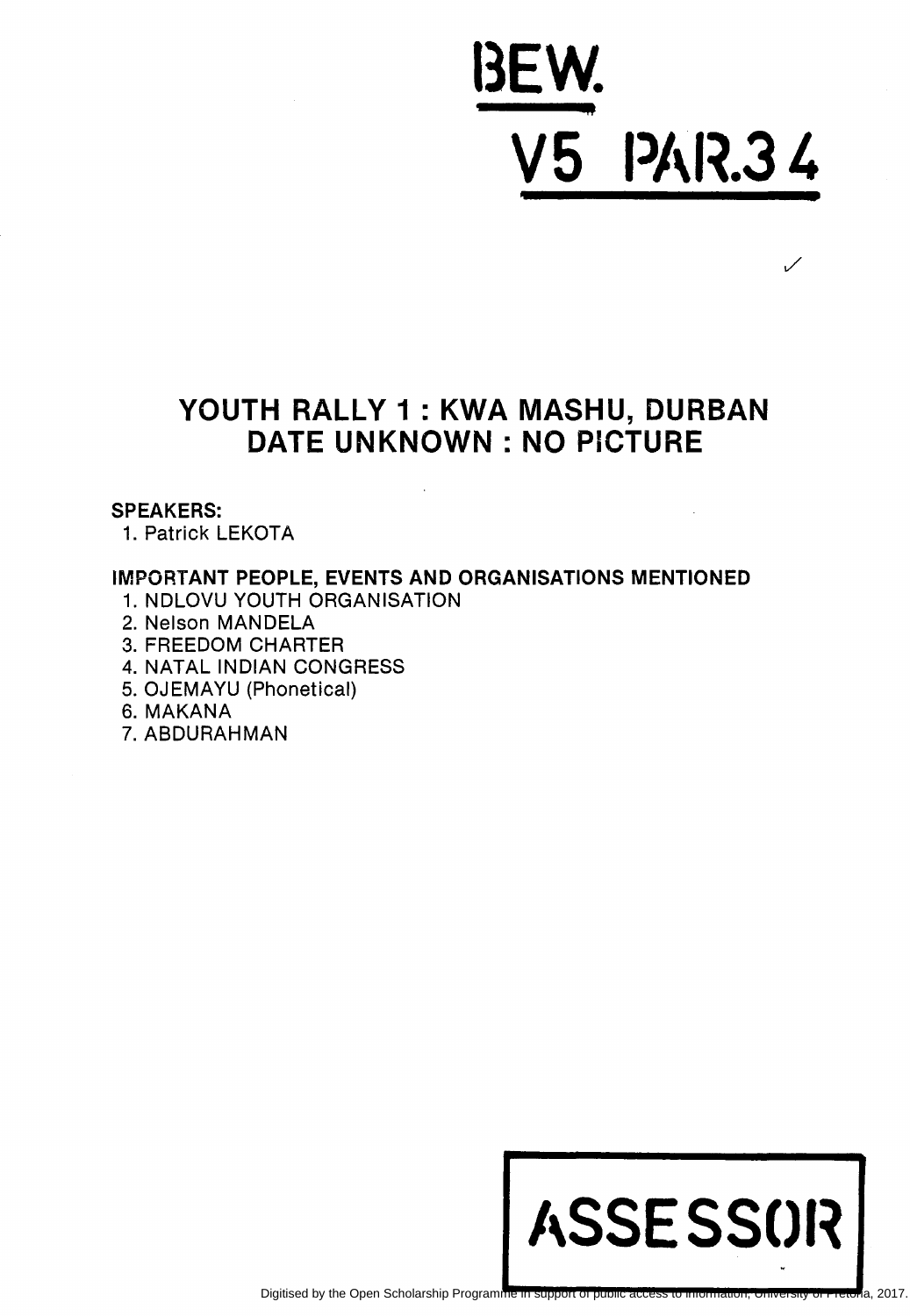### ·CORRECTIONS

I, ABIE ABRAM MAHLANGU, am a Senior Interpreter in the Department of Justice, and I am stationed at the Magistrates' Courts in Johannesburg.

'"

I was requested by the Attorney-General for the Transvaal to check the transcript of this recording against the tape/ cassette and bring about any corrections, if any.

I did this to the best of my ability and found this trans= cript to be just and correct.

and the contract of the contract of the contract of the contract of the contract of the contract of the contract of the contract of the contract of the contract of the contract of the contract of the contract of the contra  $A_{\bullet}A_{\bullet}$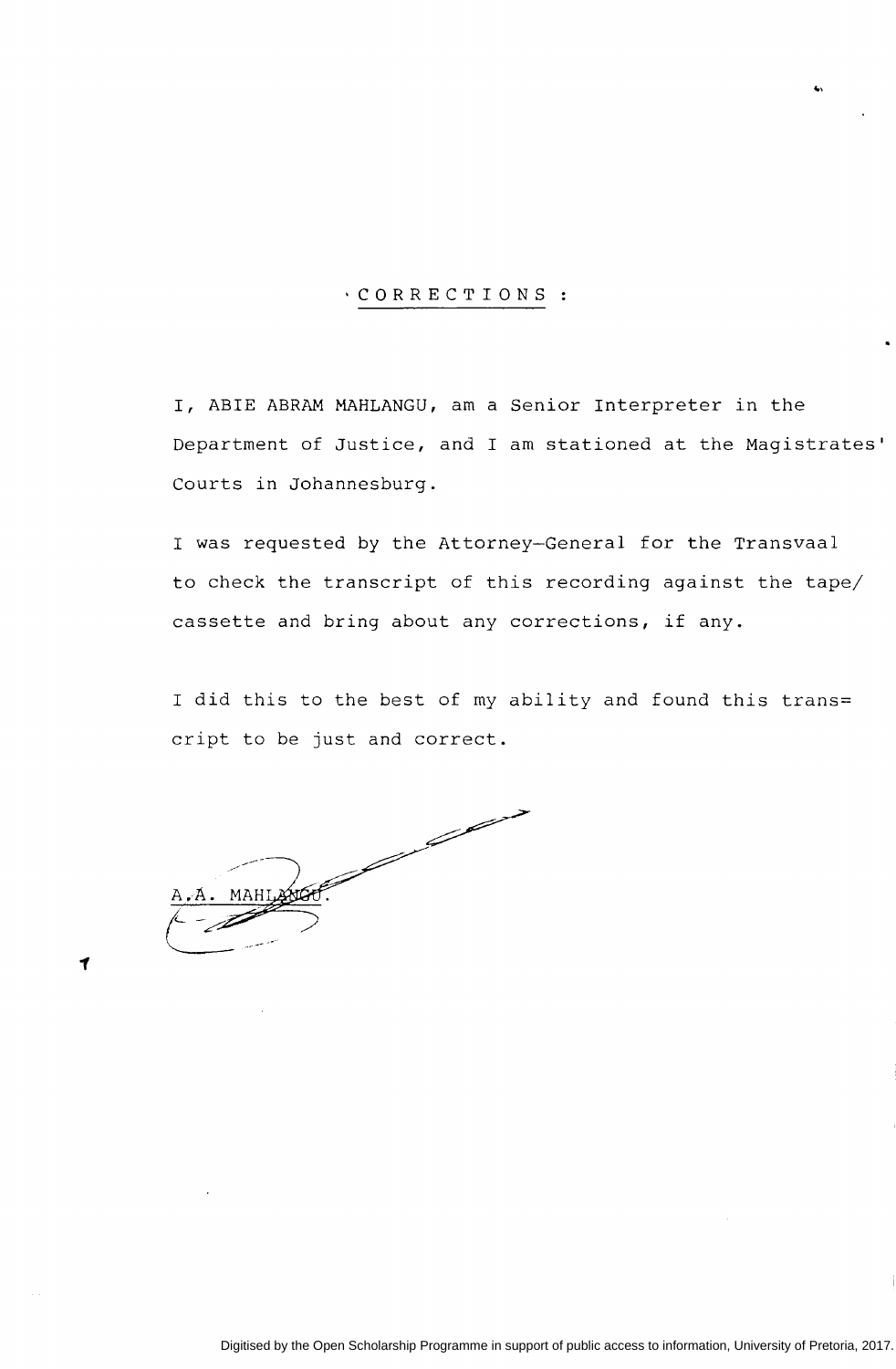#### 0 P M E R K I N G S

- 1. Hierdie is 'n transkripsie van die klank vanaf die video. bandopnames soos ontvang. Die transkripsie is so akkuraat as moontlik en is so ver as moontlik woordeliks korrek.
- 2. Verskillende sprekers kon van mekaar uitgeken word op die opnames en hulle word direk aangedui binne die transkripsie. Die akkuraatheid van die aangeduide sprekers is nagegaan in oorleg met die beeld op die video opnames.

NB Die transkripsie van enigiets wat deur die aangeduide spreker gese word, begin altyd aan die linkerkant van die bladsy. Op verskeie plekke is daar uitings vanaf 'n enkele ander onbekende persoon, of vanaf 'n aantal persone uit die gehoor. Sulke opmerkings of ander uitings word op een van die volgende maniere aangedui:

- (1) Uitings van 'n enkele ander onbekende persoon, begin nie aan die linkerkant nie, maar 'n aantal spasies na regs.
- ( 2) Gesamentlike uitings van 1 n aantal mense uit die gehoor, is ingeskuif na regs en word in vet letters uitgedruk.
- ( 3) In sommige gevalle word slegs 1 n beskrywing gegee van die geluide wat gehoor word, en dit word dan in hakies aangedui.
- 3. Enige teks tussen hakies is kommentaar en is nie die direkte geluide vanaf die bandopname nie. So byvoorbeeld word agtergrondgeluide en ander opvallende klanke tussen hakies aangedui. Enige ander moontlike kommentaar soos byvoorbeeld "Interruption in the recording" word ook in hakies binne die transkripsie aangedui.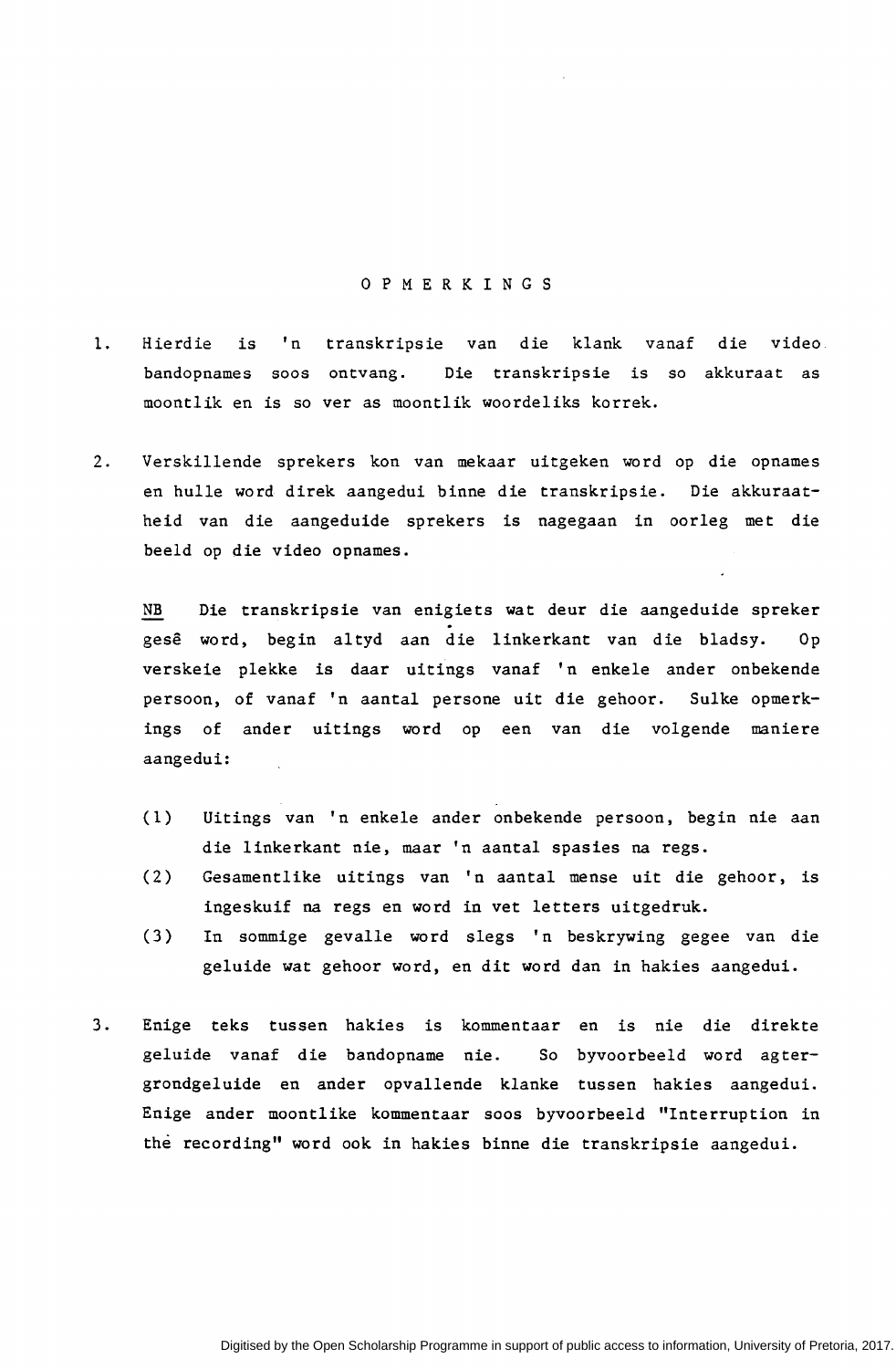4. 'n Vraagteken in hakies na 'n woord of 'n sin, dui op 'n mate van onsekerheid oor die korrektheid daarvan.

J,

- 5. Woorde, sinsdele of sinne wat heeltemaal onverstaanbaar is, byvoorbeeld weens swak opname, geraas of waar sprekers gelyk praat, word aangedui met stippellyne, byvoorbeeld "I know ... ".
- 6. Waar woorde of sinne onderbreek word, word dit aangedui deur 'n koppelteken na die woord of gedeelte daarvan, byvoorbeeld "Ek het gist- nee eergister vir hom gesien".
- 7. 'n Heropname van die video band is gemaak vanaf die oorspronklike video band, en is beskikbaar om in die hof voorgespeel te word. Hierdie heropnames bly die eiendom van die SAP en sal normaalweg nie in die hof ingedien word nie.

 $---000---$ 

 $\bar{\psi}$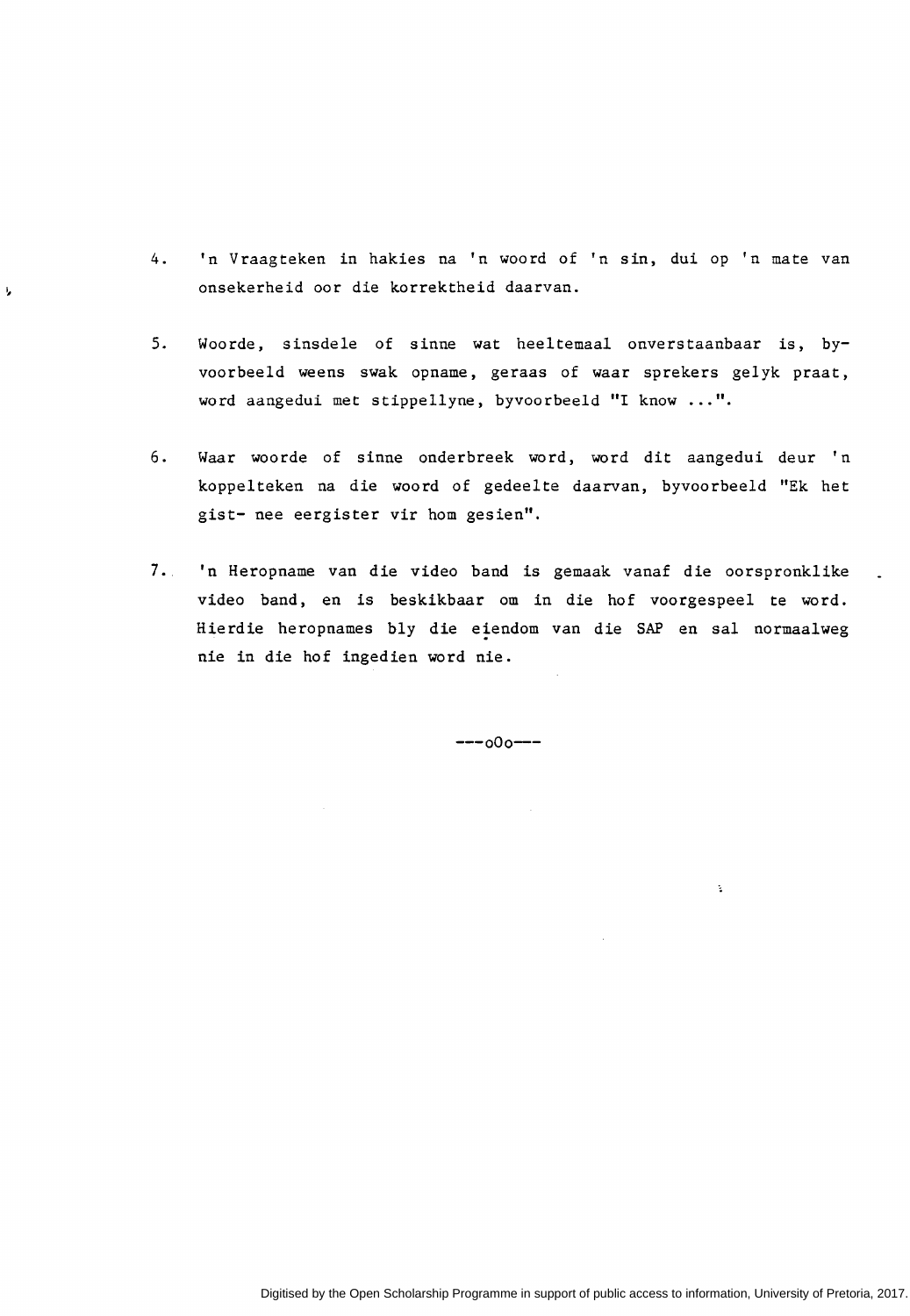#### Patrick LEKOTA

Clapping of hands.

Patrick : MiANDLA audience NGAWETHU Comrades I greet you this afternoon, eh, in the name of the struggle. of our people. Included in my greetings are regards from the youth in the Natal region. I am sure that we are inspired from our part of the world to find that you are capable of organising ah, rallies of this magnitude. I think that I will go back to report that you are really going places to whether perhaps we can't match you in this capacity. I must also say that the youth at home in Natal is also organising itself. As I talk to you this afternoon, in Ewa Mashu one of the Natal of Durban townships the Kwa Mashu Youth is launching what they have named the Ndlovu Youth Organisation, named after one of the political prisoners of our country who is at the moment completing a twenty year prison term. Right, having made those initial remarks I would also like to say that it is, eh definitely encouraging, I am sure inspiring, I wish men, such as Mandela could perhaps stand here for a moment and look upon you as you sit like this. You really represent a new South Africa, a democratic South Africa - (applause) - As you sit here amongst  $eh_2$ I mean sit here before me eh, I am hard put to decide whether this is South Africa or not. Hard put because here are sitting together on a perfectly equal footing without any racial friction, as the rulers of our country claim, The White, the Black, the Coloured and the Indian section of the youth of our country. This is a new South Africa. The one which is projected in the Freedom Charter, the one for which many have sacrificed and are still sacrificing today. I say you represent a process, a country that is being born. May I proceed then to read the remarks which I have prepared for you this afternoon. We gather in this rally at a time when our people face new and formidable problems of struggle. In spite of their ever increasing shouts of peace and protection of democracy, the rulers of our country continue to convert this lovely country, into an arsenal of the most destructive weapons. Their readiness to raid neighbouring countries is sharper than ever before.

 $12$  •••••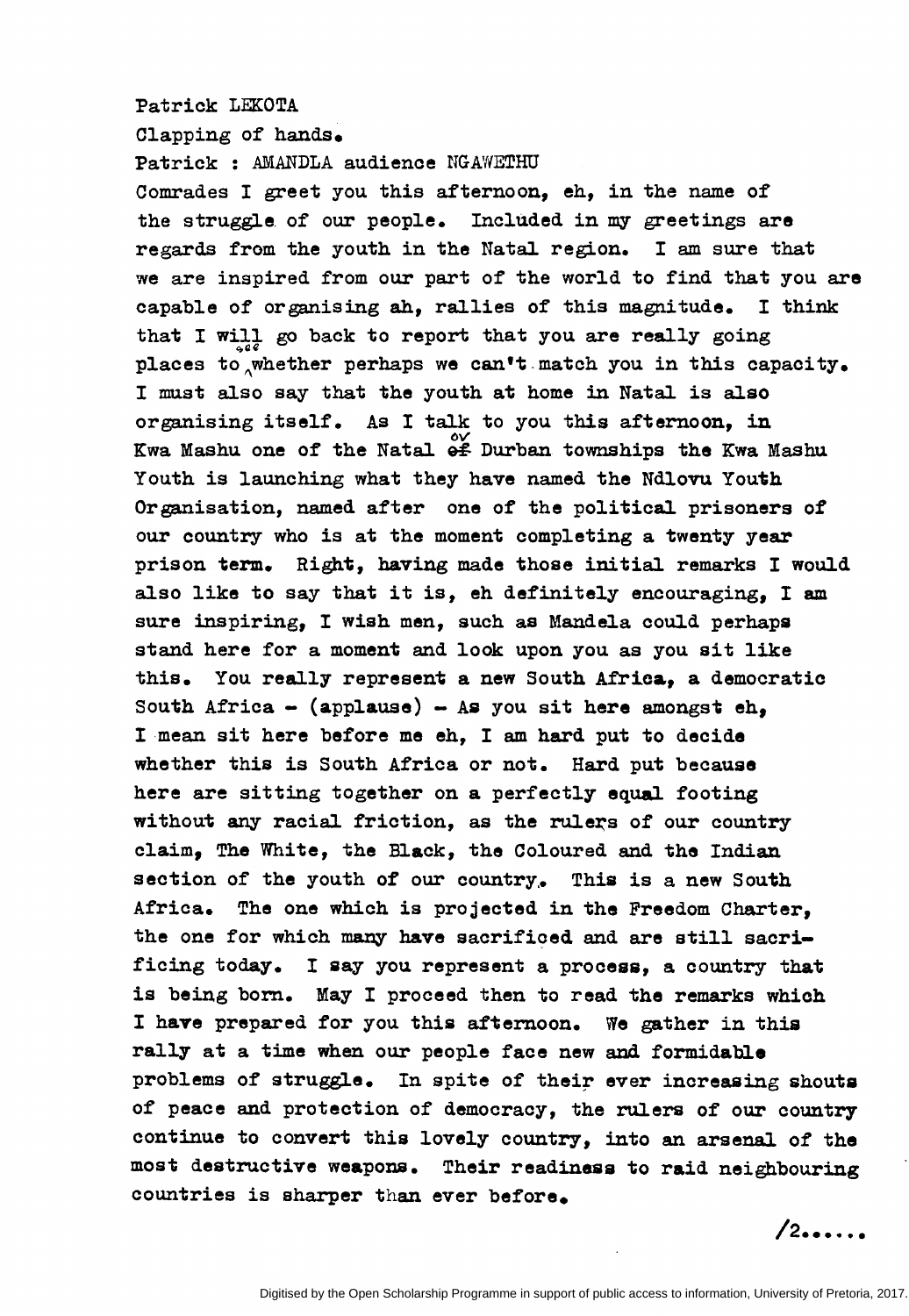And every recommendation whether it be a bill, an act of the White parliament, or anything that comes out of that parliament, is calculated in the direction of making even deeper inroads on the democracy which they profess so much. This chicanery is making the search for a speedy and harmonial solution to the problems of our country, a mirage in a country which has long since become a desert of hope. But for us the youth of South Africa, the current situation must be viewed as a great challenge. It demands a careful assesment of our position in the contextof our rich heritage of struggle and a measure of preparedness to sacrifice as never before if a free non-racial and democratic South Africa is finally to emerge. And yet we are not daunted by this challenge of our times. For even the once impregnable wall of Afrikaner Nationalism ia beginning to show signs of old age. Cracks which once were unimaginable are becoming a daily occurence. Not long ago the H.N.P. broke away, then followed the Information scandal closely followed by the Treurnich-Botha break $\tilde{d}$ A break which like a festering sore is gnawing away at the marrow of Afrikaner unity. Daily reports indicate a sharp difference of opinion among their ranks. An indication that they can no longer agree on how to oppress us. And if, they have suddenly ceased to be sure of how to continue to oppress us we have begun to gain more insight into  $-$  I am sorry we have begun to gain more insight into how we can free ourselves from their oppression. That is perhaps one of the reasons why we are here this afternoon. We are now organising ourselves for the great event of freedom. The need for us to organise ourselves is more urgent than ever before in view of the President's Council eh proposals and Koornhoff Bills, because these carry within themselves grave 'dangers for the youth *ot* our country. Firstly because for the Coloured and Indian youth. They will meet immediate conscription into the armed forces of South Africa and therefore forced defence of apartheid. It is true that the elderly in these national groupings do not face the prospect of military conscription, but it is you,

 $-2-$ 

 $\mathbf{I}$ 

 $/3$  ••••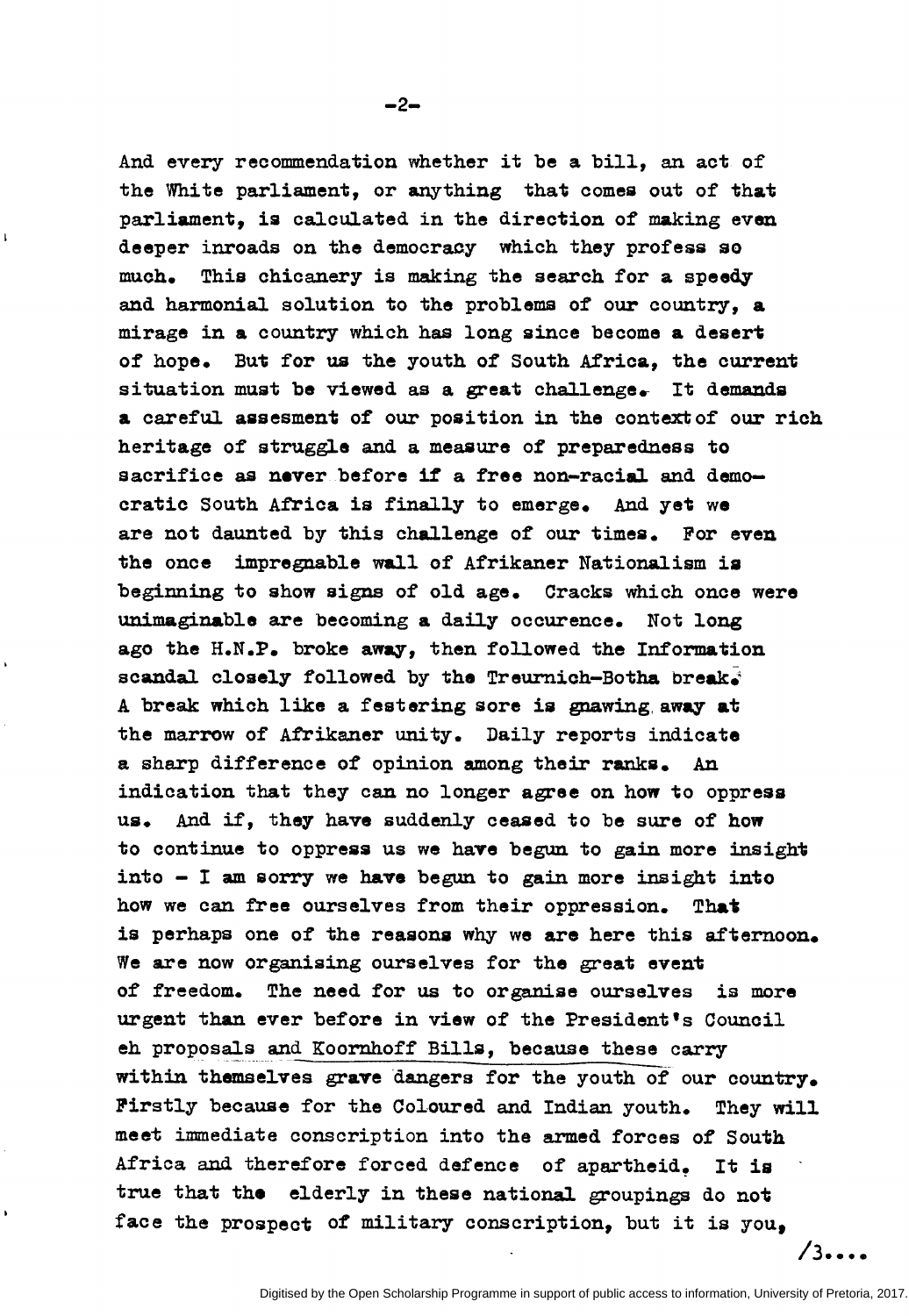the youth who will pay the price if these proposals becomes law. Secondly, for the African Youth the Koornhoff Bills represent the possibility of being cut off from the mainstream of South African wealth. A wealth which has been built by their own forefathers in co-operation with other national groups. Like those in independent homelands, municipal status means that they will no longer be able to make any claims on the central government. And the Orderly Movement and Settlement of Blacks Bill, means a tightening up of the noose of influx control laws. Thirdly, as national groupings, the Africans, Indians and Coloureds will be polarised, will be divided and set up against each other, as some will be forced to defend apartheid, where others will seek a place in the South Africa sun. In this regard the P.C. and Koornhoff Bills are a sure recipe for a greater scale of conflict and bitterness among the people of South Africa. They must be opposed firstly because they continue to worsen a situation that is already full of dangers. But they must also be opposed because it is in their failure that we can find ourselves nearer to a peaceful and democratic South Africa. That South Africa for which generations of the youth of this country have sacrified for. And perhaps it is befitting that we look back and draw the lessons it is beitting that we look back and draw the lessons<br>of history as a form at for our march forward. A birds eyeview of our history reveals a glowing picture of the record of performance of the youth of this country. As soon as European invaders landed on the shores of South Africa seeking to colonise the people of this country, the youth of our country swelled to armies of resistance. And in defiance of a elearly prized freedom opposed spear to musket, courage to carnage. Most of those who fell on the banks of the Kei, Fish and Blood rivers, on the feet and side of Thang Bosigo and in front of Izandlawane and on the High Pields of our vast country where young people in the flower of their age inspired by an unwavering love for the freedom of their country.

 $/4$ ......

 $-3-$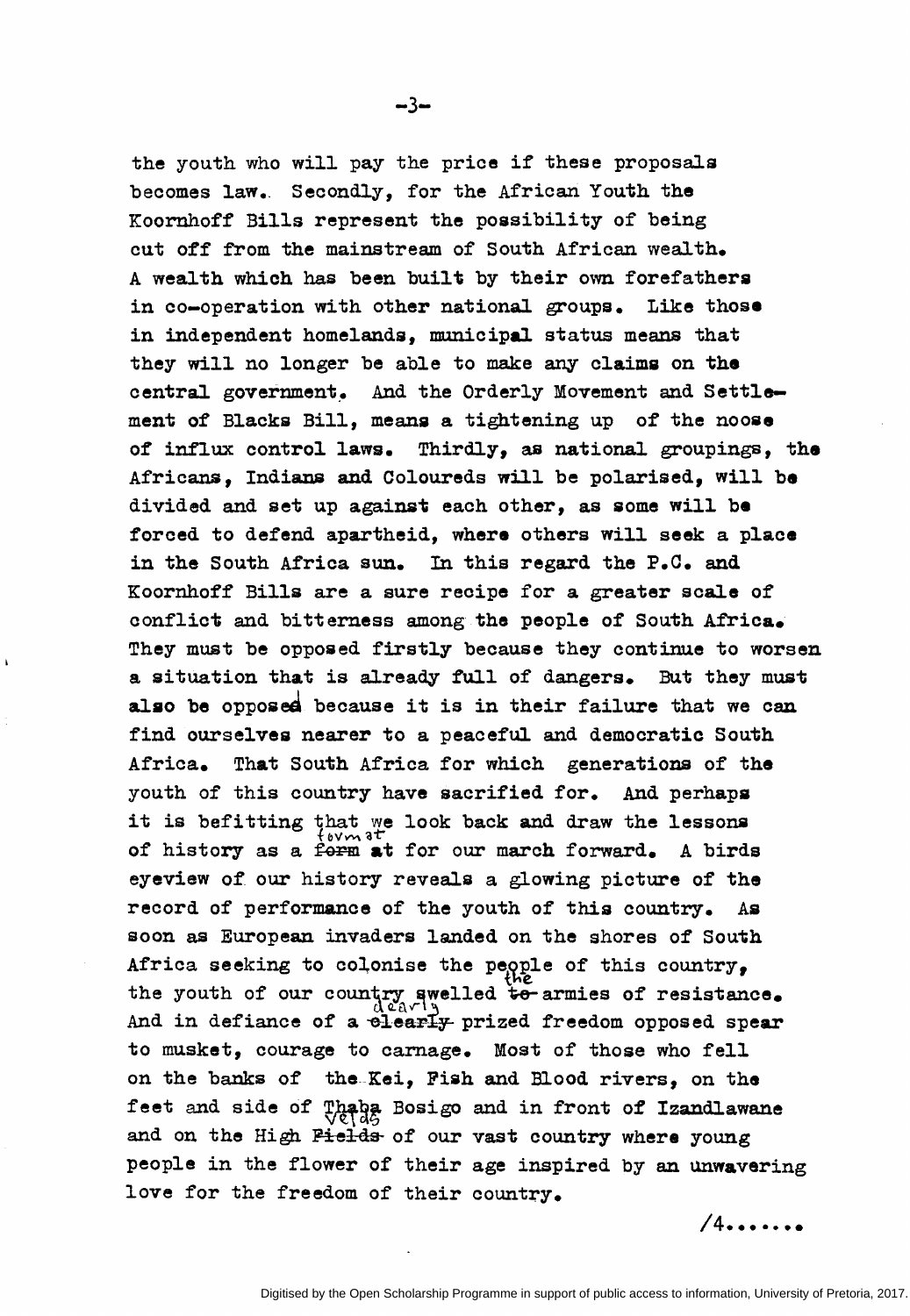Inspired on their inferior weapons, oppossing as they

-4-

did spears against guns. It took Europeans well on  $$ to two centures to wipe out the Xhoi-Xhoi people from the Western Cape. It took them a century to subdue the Xhosa as a particular tribe. Even as I talk to you today there has never a single battlefield victor who has wa1ked on Thaba Bosigo having defeated the Basutu in battle. When in 1879 the Zulus defeated the British at Izandlawane. They were easily defeating at the time the most powerful army in the world. The crucial point which has to made with regard to this, is the fact that those who faced the dangers of war, those who were prepared to make the sacrifices that those struggles demanded, were young people like ourselves. They were exactly where we are today. Usually when we look at our history we seem to think that possibly the people who fought there were not the youth, that perhaps we are the first youth to come about. But this is not the truth, this is actually a completely mistaken view. As I said, then it took the combined strength of Boer and Britain to subdue the resistance of the Bapedi. Such then was the fierceness of the performance of your forefathers. Now but then the youth of that time. Some like 0 jemayu (Phonetical) the Xhoi-Xhoi, chief Abdurahman the father of the Cape Moslem population and Makana, the lefthander were among the first of freedom fighters to be kept on Robben Island. All those names which I have quoted, they died there. The first freedom fighter to die there was Ojemayu, the Xhoi-Xhoi chief. After him was Abdurahman who was brought from Malaysia. Malay came here was enslayed here, organised slave resistances and revolts, was then taken from here and locked up for Robben Island. He died there. Those of you who have been to Robben Island, or those who may have the apportunity someday to walk on that island, will walk and find a big grave which has been built and dedicated to him. It is precisely because of the role which he played as part and parcel of the resistance in this country. A man amongst others who was opposed to oppression.

 $/5...$